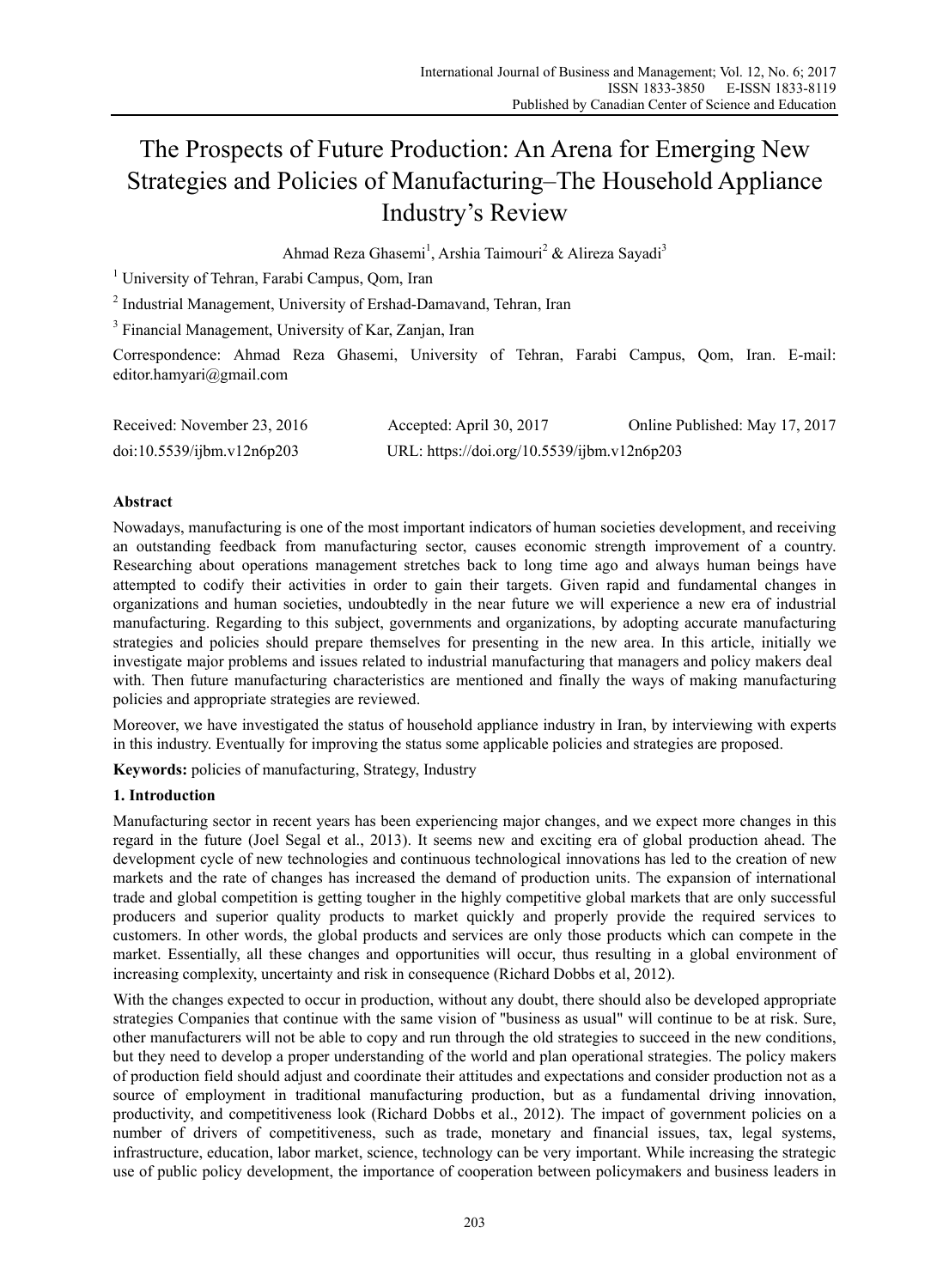order to create win - win will be increasingly important. (Report of the World Economic Forum, 2013)

#### **2. Literature Review**

The term manufacture is taken from two words, Manu, that means manual and Facture, which means making. The transformation of raw materials into manufactured goods is the primary meaning of production. The trigger point of manufacturing stretches back to the industrial revolution, when the larger scale of production was required (Jovane et al., 2008).From that time on, manufacturing concept has changed significantly due to the development of technology, processes and other crucial factors. In addition, nowadays an overwhelming majority of experts and authors strongly contend that during the past decades because of globalization new economies have taken the responsibility of considerable proportion of manufacturing capacity and accordingly substantial new markets and new competitors emerged. This process has caused contemporary and dramatic changes to the concept of manufacturing.( Peter Bosch et al., 2012). New definitions have been submitted for manufacturing, such as "*Application of knowledge and technical expertise leading to the creation of products, production processes and related services that have potential for sustainable growth and to provide high economic value to the manufacturing sector, Including research and development activities that take place on the one hand and on the other hand is recycling products (Technology Strategy Board, 2012)".* 

The term strategy is adopted from the Greek word "*strategos "*means the generals' art and has been used in military science. Strategy in its present form, is one of the achievements of the World War II .In the early 1960s, the department of defense of the U.S.A established the foundations of strategic planning And two years later the concept was introduced to the world of academia and in the 1990s a new era of strategic approaches by experts such as Henry Mintzberg and Garry Hamel began .By using various types of strategies, organizations can achieve their long term goals.

The policy is defined as a set of adopted fundamental activities, targeted by the government, various groups, specific businesses and individuals. Besides, the policy-making is defined as a process by which governments interpret their political landscape through a variety of programs and operations to achieve meaningful results. There are several types, such as rules and regulations, non-interference and so forth on (Nigel Hamilton et al, 2012). Mark Walport et al (2013) in an article named future production (a new realm of opportunities and challenges for the UK) production characteristics in the next 50 years were examined and the necessary policies needed to meet the future field development and production for the United Kingdom proposal has done. Their future production to be faster, more responsive, more closely with the customer, stable, and have predicted dependent on skilled labor and had formulated a policy in the following three categories: 1-Using the new forms of knowledge and acumen to achieve smarter insights on the manufacturing sector and in which areas the value should be created. 2-Targeted approaches taken to support producers based on systematic understanding of science, technology, innovation and industrial policies 3-Adapting and creating new, innovative and organizational capabilities for the future.

In addition Mr. Joel Segal et al (2013) by reviewing the challenges facing manufacturing in the future, have determined required strategies for companies in order to defeat them, so that includes three principles: innovation, global presence and integrating operational and financial plans. Mr. Richard Dobbs et al (2012) in a report entitled Building the Future (arena for innovation and global growth) by analyzing the current status of production in the global economy and problems in this area as well as the emerging field of producing side effects such as changes in demand, innovation in materials first, processes, information technology, and manufacturing operations, and so on strategies and policies need to be applied to all nations and governments have developed.

#### **3. Methodology**

The current research is considered as an applied research and based on how to achieve required data is considered as a descriptive and survey one. The main industry in this research is Household appliances industry. This industry is one of the fields of industrial development accelerator. Data collection was done through interviews with experts and scholars in this industry. Mr. Shanehsaz from the Association of Household appliances industry, Mr. Biglarpour from the Ministry of Industry, Mine and Trade, and Mr. TahanPour president of the Association of household appliances were our main interviewees, who were interviewed on various issues such as: the current status of the Household appliances industry in Iran(strengths and weaknesses), the policies of decision maker organizations, the strategies which manufacturers are applying and the outlook of this industry.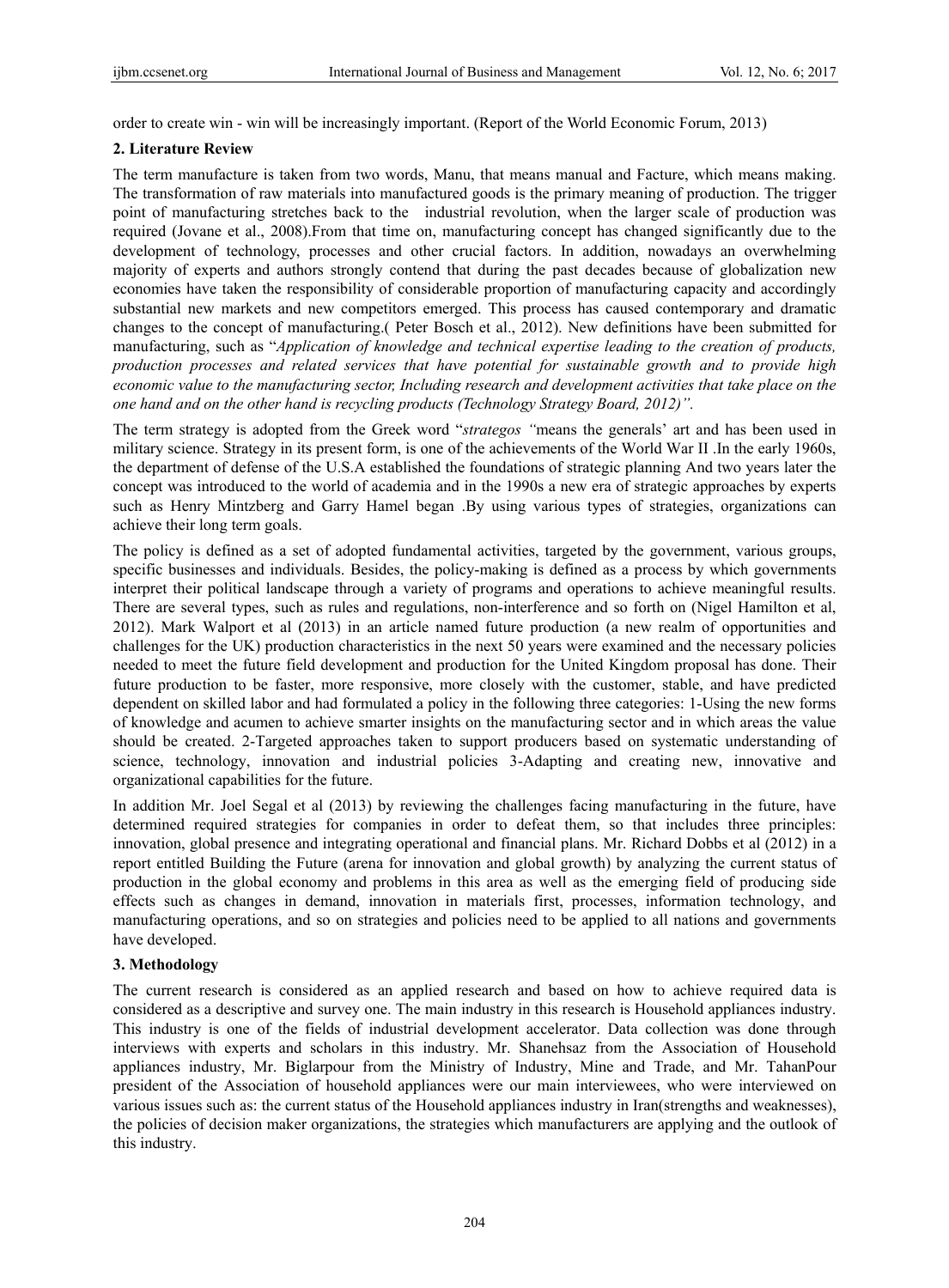## **4. Research Purposes**

1) Identifying the challenges and issues currently facing production and producers

2) Identifying the characteristics of future production

3) The new production strategies and policies to deal with new areas of production in the future

4) Checking the status of the Household appliances industry of Iran and offering necessary policies in order to develop this industry.

*4.1 The Main Challenges Facing Manufacturing and Producers* 

1-The non-fixed raw materials

The main raw materials are scarce resources and being and non-being product markets means that there is a serious threat to profits. Factories and companies through innovation (replacement of other raw materials) and changing in operational models will respond.

## 2-Success in Emerging Markets

Most organizations have shown their presence in emerging markets. The main problems faced are: cultural differences, weakness of fiscal policies, poor infrastructure of destination countries, nurturing local talent in dealing with import and so on.

## 3-Competitive threats

Newcomers of emerging markets and more unity and cooperation among companies are the main reasons of increases in competition, importance of pricing and decrease of profit margins. Factories and companies can, through innovation in product or service or to maximize performance and improve business processes react and compete.

## 4- The increasing complexity

Most of the pressures on businesses are in fact a combination of structural complexity and making difficult decisions. Legislative changes also affect periodically on key investment decisions. The companies that are agile and cautious will deal with global competition perfectly.

5- The struggle for the possession of the elite

Decisions about where and how we manage the business depends on it where we can find talented people. International companies will need to identify competent leaders who have operational and management experience. (Joel Segal et al., 2013)

*4.2 The Key Features of Future Production* 

1) Faster, more responsive and closer links with customers

2) The existence of new market opportunities

3) Stability

4) Greater reliance on professional staff

## *4.3 Golden Tips for Strategy Codification in the Future*

As companies and industries are looking for ways to grow and expand resources and are trying to be one step ahead of the competition, it is necessary to remove unnecessary complexity and create flexible operating model to achieve more Agility. Trade issues and business managers should also be in line with new strategic objectives and execution models which are chosen. Some basic tips that manufacturing leaders need to consider strategies with respect to today's conditions include:

## **1) Innovation**

Investing and planning for the future in today's global market requires that organizations create innovations and be able to commercialize their innovations more efficiently. Production management, technology engineering and skills are terms that are currently becoming essential in the world of production. Models which companies choose to rely on innovations, processes and technology that meet and maintain optimal investments themselves are all aspects of successful innovation. Companies and different organizations often try to communicate with customers through understanding properly their requirements. The main goal in this regard is to deal with competitive threats through creating a higher level of customer loyalty. However, this situation provides the stage for the emergence of new innovations. Another important aspect is the innovative use of new technologies.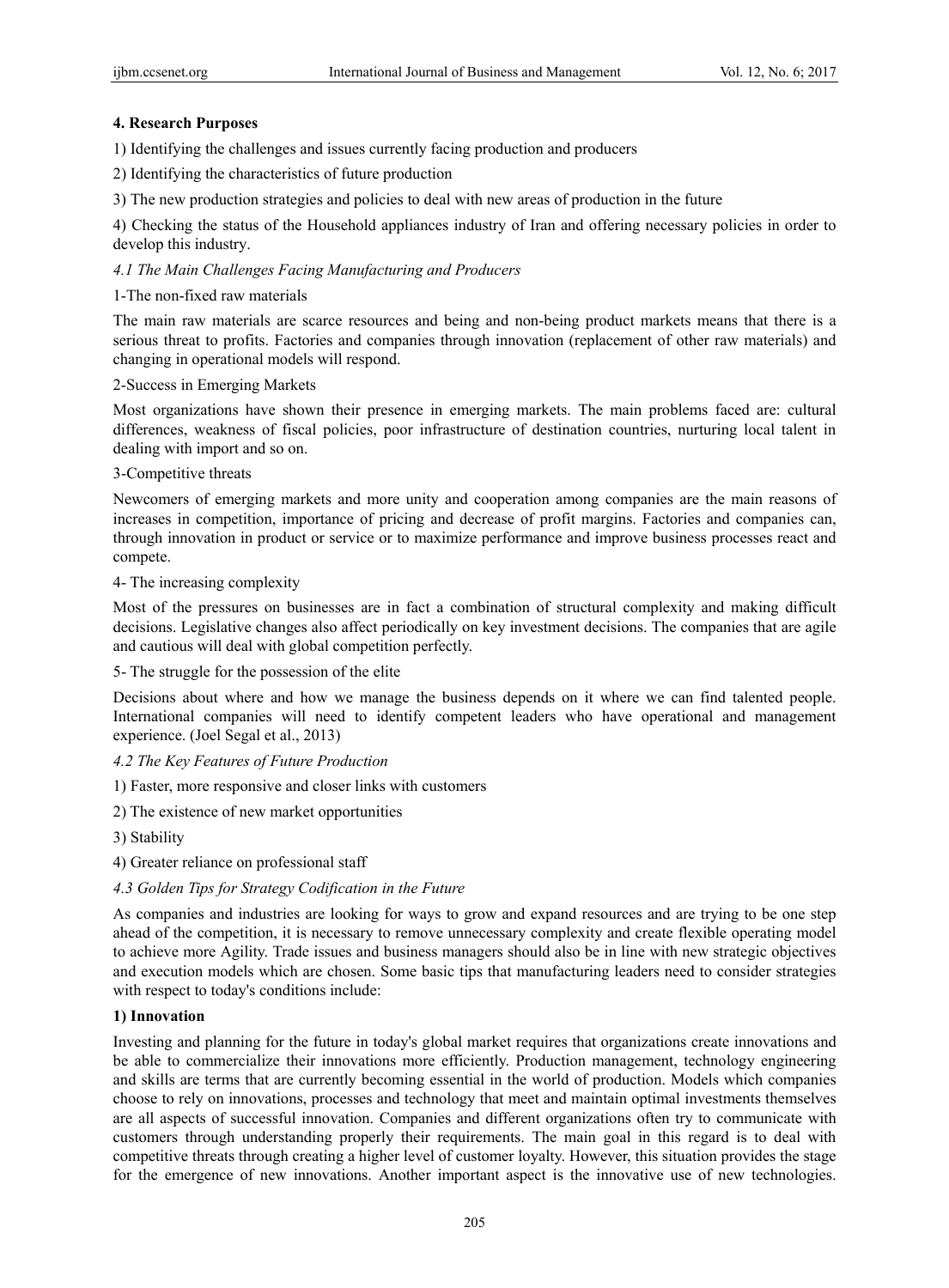Intelligent software, substitution of raw materials, automation, robots, new processes (such as 3D printing) have transformed traditional production. New innovations along with cutting-edge technologies provide platform to process complex products with minimal interference and a massive investment in machinery and equipment to be manufactured.

#### **2) Sufficient attention to the global processes**

Globalization in many factories and manufacturing companies with complex range of machinery research and development centers, distribution and after-sales service is obtained. Due to the complex supply chain, many organizations over the issue of the balance between domestic production and supply chain execution in line with global management and decision-making are confused.

## **3) Creating agility in the organization**

For detailed response to the opportunities and challenges that will be created, manufacturers need to move faster and process changes and predict trends. Production in the future, companies must be flexible and fast, and also have the ability to heal after injuries and be committed to strategies to achieve long-term opportunities.

## *4.4 Household Appliance Industry*

Household appliance industry is one of the fields of industrial development accelerator. An industry with various applications, so that besides extensive household usages plays a pivotal role in office and commercial sectors along with markets around the world. In fact, home appliance industry creates added value for different industries, such as Steel, Petrochemical and Copper. Nowadays, producers of home appliances due to the changes of situation and effective factors are experiencing a sensitive and complicated phase.

#### *4.5 The Current Situation of Household Appliance Industry in Iran*

Home appliance industry has a long history and it has been nearly more than 6 decades available in Iran. In recent decades, considerable amounts of needs have been supplied by domestic production. This important industry, with high investment volume and dramatic history is one of the significant industries. In addition to direct employment, a large number also in the service, distribution, maintenance and so on as the indirect employment are active. Currently, 20 major production units with a variety of products and hundreds of factories, large and small companies and workshops around the country are engaged in the production and supply of products. These production units along with related services, such as after-sales services and qualified service shops have employed a huge number of labor force.

#### *4.5 Exporting Household appliances*

Household appliances export have fluctuated over the last ten years and the process according to the economic conditions and other factors affecting the region and target countries in global trade is variable. At the end of Year 2010 and Year 2011 because of increase in production costs due to the new economic policy in the country and international constraints, competition in global markets has become

|      | <b>Million Dollars</b> | <b>Targeted Countries</b>                      |
|------|------------------------|------------------------------------------------|
| 2001 | 17                     | AZERBAIJAN-IRAQ-UAE-GEORGIA-ARMENIA            |
| 2002 | 35                     | IRAQ-UAE-ARMENIA-AZERBAIJAN-TAJIKISTAN         |
| 2003 | 83                     | IRAQ-ARMENIA-AZERBAIJAN-AFGHANISTAN-UAE        |
| 2004 | 59                     | IRAQ-ARMENIA-TAJIKISTAN-UAE-AZERBAIJAN         |
| 2005 | 99                     | IRAQ-ARMENIA-ALGERIA-AZERBAIJAN-AFGHANISTAN    |
| 2006 | 138                    | IRAQ-ARMENIA-UAE-AZERBAIJAN-TAJIKISTAN         |
| 2007 | 105                    | IRAQ-AFGHANISTAN-ARMENIA-AZERBAIJAN-SUDAN      |
| 2008 | 155                    | IRAQ-AFGHANISTAN-ARMENIA-TAJIKISTAN-AZERBAIJAN |
| 2009 | 210                    | IRAQ-AFGHANISTAN-ALGERIA-SYRIA-ITALY           |
| 2010 | 283                    | IRAQ-AFGHANISTAN-ITALY-SYRIA-ALGERIA           |
| 2011 | 249                    | IRAQ-AFGHANISTAN-ITALY-SUDAN-UAE               |

|  |  |  | Table 1. Iran's export in the past several years (Household Appliances) |
|--|--|--|-------------------------------------------------------------------------|
|--|--|--|-------------------------------------------------------------------------|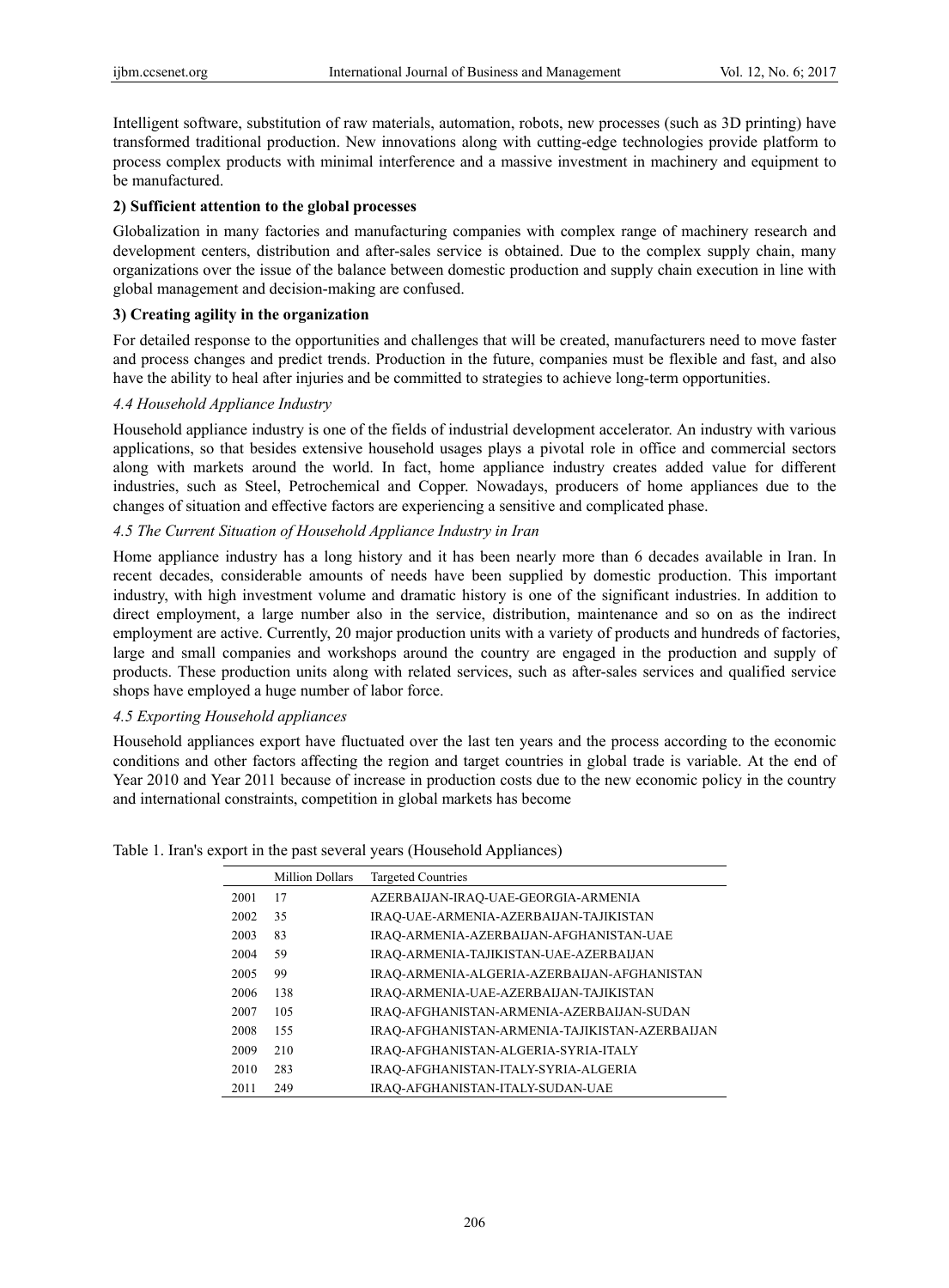

Figure 1. Iran's export in the past several years (Household Appliances)

According to the table1 and figure1, it is important to note two things here: 1) By reviewing the amount of export in recent years, it is clear that what we are going to take is a changing export growth rate and this rate does not experience a permanent ascending trend, which demonstrates that household appliance industry in Iran is dealing with different types of issues and problems. 2) We see that a large share of our exports is to neighboring countries carried out the result of our inability Household appliance industry to compete with European and American countries which are leaders in this regard.

*4.6 Import ting Household d Appliances* 



Figure 2. Iran's import in the past several years (Household Appliances)

Table 2. Iran's import in the past several years (Household Appliances)

|                                                                                                                       | <b>Million Dollars</b> | <b>Targeted Countries</b>            |
|-----------------------------------------------------------------------------------------------------------------------|------------------------|--------------------------------------|
| 2001                                                                                                                  | 262                    | UAE-CHINA-ITALY-SOUTH KOREA-GERMANY  |
| 2002                                                                                                                  | 322                    | UAE-GERMANY-SOUTH KOREA-ITALY-CHINA  |
| 2003                                                                                                                  | 464                    | UAE-ITALY-CHINA-FRANCE-GERMANY       |
| 2004                                                                                                                  | 701                    | UAE-SOUTH KOREA-CHINA-CANADA-GERMANY |
| 2005                                                                                                                  | 779                    | UAE-SOUTH KOREA-CHINA-CANADA-GERMANY |
| 2006                                                                                                                  | 802                    | UAE-CHINA-ITALY-GERMANY-SOUTH KOREA  |
| 2007                                                                                                                  | 1157                   | UAE-CHINA-GERMANY-ITALY-TURKEY       |
| 2008                                                                                                                  | 1280                   | UAE-CHINA-ITALY-TURKEY-BELGIUM       |
| 2009                                                                                                                  | 1249                   | UAE-SOUTH KOREA-CHINA-TURKEY-GERMANY |
| 2010                                                                                                                  | 1446                   | UAE-CHINA-TURKEY-SOUTH KOREA-GERMANY |
| 2011                                                                                                                  | 1546                   | UAE-CHINA-TURKEY-SOUTH KOREA-GERMANY |
| Unfortunately, the country is also experiencing difficulties in importing. In recent years the issue of sanctions has |                        |                                      |

led to a greater share of our imports only from countries like China, Turkey, South Korea and the United Arabic Emirates t ake place.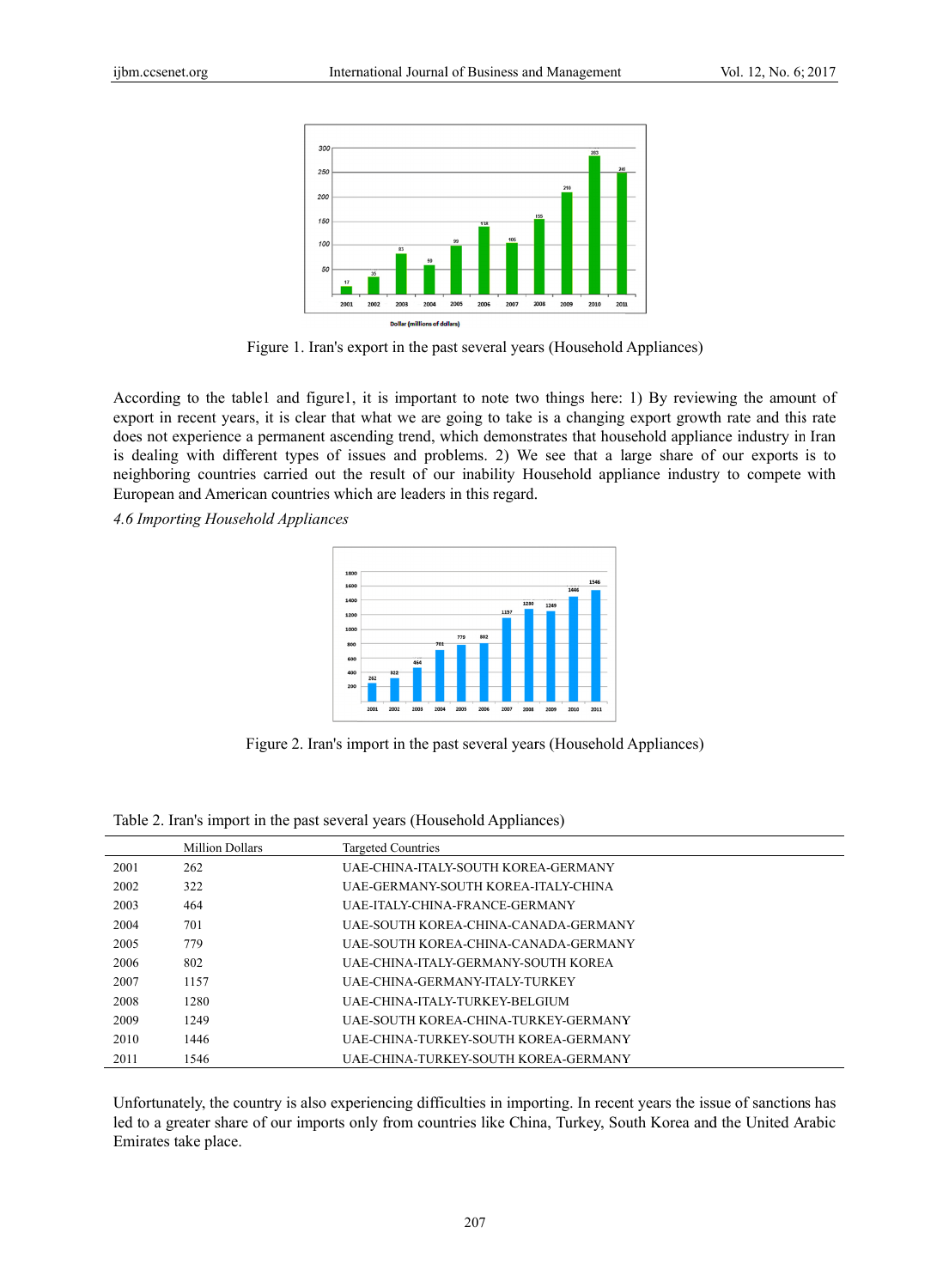## *4.7 Some of the Problems and Obstacles of the Household Appliance Industry in the Country*

With the current trend of exports and the influx of foreign goods into the country and also by considering elite's standpoints, it is obvious that the domestic appliance industry, has been experiencing serious problems and if the experts and authorities do not adopt proper solution for this industry, in the next few years it will certainly be a failed industry. In the following, main problems of this industry will be discussed.

#### *4.8 Raw Materials Procurement*

One of the obstacles that nearly all production units have been involved with. Steel, petrochemical, copper and aluminum are the main raw materials used in this industry and producers in Iran do not have an appropriate situation through providing raw materials, which could be investigated in two aspects. First of all, the raw materials do not have a stable price and it is not possible to predict their prices in the next two or three months. Second of all, timely delivery should be taken in to account. Stable raw material costs are directly related to the stabilization of the exchange rate. In fact, the currency management is one of the tools that will allow producers to plan for the future, so that not only would they be able to import their raw materials, but they can export their products.

#### *4.9 Lack of Liquidity*

Thinking about highly valuable collateral to submit a bank in order to take out a mortgage, is one of the most important problems facing producers and industrial units. Lack of liquidity causes the industrial units do not plan for their future activities.

#### *4.10 Excessive Import*

As previously mentioned, the issue of excessive import has hampered the growth of household appliance industry. Excessive import has deteriorated the motivation among Iranian producers. A major weakness seen in some imported goods to the country, is the low quality of these goods and in order to support domestic production the government should prevent the entry of such goods into the country and also it is necessary to import foreign products on the basis of a quality system.

## *4.11 Inflationary Effects of Increasing Energy Prices*

This case is one of the issues that is involved in household appliance industry. In production units of household appliances fuel consumption is high. It is evident that, due to the increased energy prices, changes in production processes and the price of products would be observed. The solution to this problem is to optimize energy consumption in industrial plants, which must pay special attention to it in written policies.

#### *4.12 Lack of Proper Communication between Industry and Academia*

It is one of the shortcomings that household appliance industry of country needs it urgently**.** Today, with the advent of the new era of high value production and research and development in manufacturing processes, it is necessary to create a broad and increasingly productive relationship between industry and university scientific attention.

#### *4.13 Lack of Sufficient Attention to Branding*

A seemingly small problem, but essential is the number of household appliance producers in the country. In fact, most of these production units produce similar products or with their minimum capacity. These shortcomings and problems do not allow us to compete globally and mostly rely on domestic competition.

#### *4.14 Capacities and Capabilities in the Country*

1-There are young , active and talented labor force 2-Taking the advantage of specialists in the fields of electronics, mechanical engineering and so forth 3-High added value of household appliance industry 4-Household appliance industry is considered as one of the rings complete the production of value-added upstream industries such as copper, steel and petrochemicals

#### **5. Conclusions**

By examining trends and clarifying characteristics of production in the future as being faster, more flexible, closer relationship with the customer, facing the emerging markets, more stable, more need for skilled labor, undoubtedly we will observe the new era of industrial production within next few years. Generally alarm has sounded for manufacturers that if they cannot adapt to environmental changes and still want to continue their same old procedures, without any doubt in the next few years, due to the inability to compete with other rivals, will be suffered dramatically and in the end inevitably they will be forced to leave the field of production. Most managers of the industrial sector by having a glance to innovation, global processes, challenges and legal and tax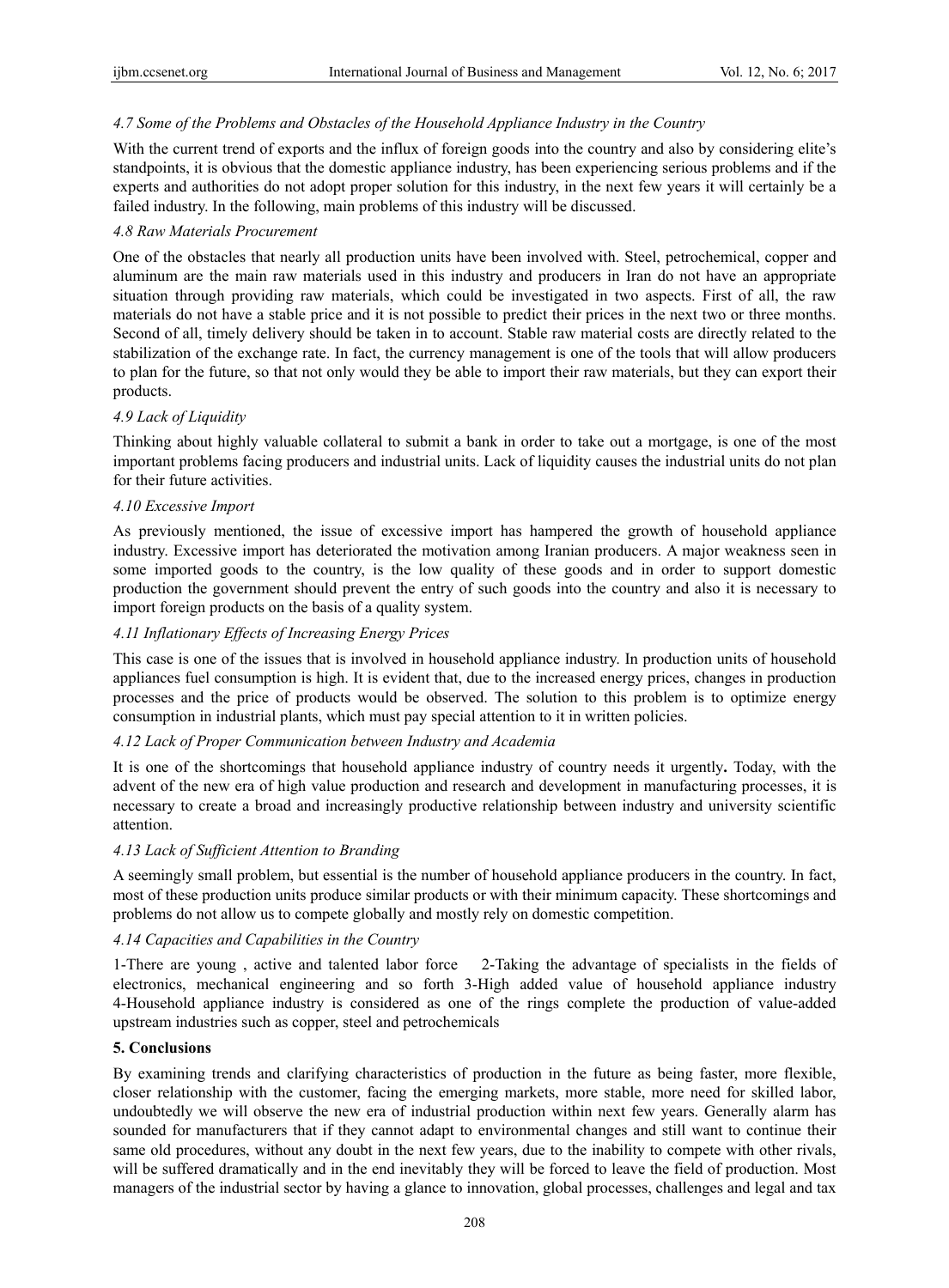barriers, looking for strategies, so that they can have sustainable growth and remain competitive. In fact, the managers will experience the new changes in production management in a global environment, the advent of technological advances, as well as increased competition and changes in customer demand. The government can also by codifying vital policies in various areas, such as financial monetary affairs, taxation, regulation, infrastructure, education, technology, education help manufacturers to face the new stage of production. But in relation to the outlook of household appliance industry, we can mention that if the current sanctions were removed a good outlook for the household appliance industry could be considered. Our main competitor in the region is Turkey that with a fundamental planning we can defeat this country. Accordingly, proposed policies and programs for the industry of household appliances are: 1) Attempting to use energy more efficiently in this industry 2) Taking the issue of branding in to high consideration and expanding brand from the design stage to production and services before, during and after the sale in order to develop the industry in the region and globally. 3) Expansion of ties between universities and the industry 4) Carrying out necessary investments in order to attract cutting-edge technologies and improve existing technologies and consequently increase R & D activities 5) Preventing excessive import of foreign shoddy goods 6) Taking the necessary measures to improve the quality of products in collaboration with the National Institute of Standards and Industrial Research of Iran 7) Attempting to provide after sales service perfectly and develop relevant standards 8) There are great deal of raw material resources in the country, so that by an effective management we can supply the needs of our country 9) Attempting to absorb capitals in the private sector 10) Controlling the banking systems and the process of providing banking facilities more accurately. 11) Attempting to stabilize the exchange rate.

It should be noted at the end that if marginal issues that have preoccupied the industry, such as credit, raw material supply, inadequate attention to the protection of domestic production, more efficient activities will disappear and the good future for this industry will be predicted.

#### *5.1 Recommendations for Future Research*

1) Codifying policies and strategies in other part of the country's manufacturing industry (for example: automotive industry) 2) Addressing future production characteristics (such as agile manufacturing) and submitting operational programs along with solutions to businesses and manufacturing companies to achieve these characteristics.

## **References**

- Amin, F. (1392). electrical and electronic equipment supply chain strategy University of Beheshti publications. Tehran.
- Hassan, M. (2012). Codifying and prioritizing strategies by comparing the Fuzzy approach and QSPM. *Journal of New Market Research*, *3*, 154-135.
- Household Appliance Industry Association of Iran. (2014). Statute of Household Appliance Industry Association of Iran.
- Joel, S. (2012). Preparing for growth Manufacturers adopt new strategies for growth and competitive edge. PWC (Industrial Manufacturing Team).
- John, M. (2013). Manufacturing for growth strategies for driving growth and employment. *A World Economic Forum Report.*
- Jovane, F. (2008). The incoming global technological and industrial revolution towards competitive sustainable manufacturing. *Journal of Manufacturing Technology, 57*, 641-659.
- Mark, W. (2013). The future of manufacturing-A new era of opportunity and challenges for the UK. *Government Office for Science.*
- Maryam, T. (2012). The household appliance industry, *A report from Deputy of import and export of goods*.
- Mckinsey. (2012). Manufacturing the future –the next era of global growth and innovation. *Mckinsey Global Institute.*
- Nikoukar. (2009). The pattern of consumer behavior and online marketing strategies for household appliances of Iran. *Journal of Business Management*, *2*, 150-135.
- Peter, B. (2012). The future of manufacturing opportunities to drive economic growth. *A World Economic Forum Report in collaboration with Deloitte Touche Tohmatsu Limited.*
- Richard, H. (2013). Additive manufacturing. *EPSRC Centre for Innovative Manufacturing.*

Safa'I. (1391). Fuzzy MCDM approach combination of techniques to prioritize strategies to achieve world class